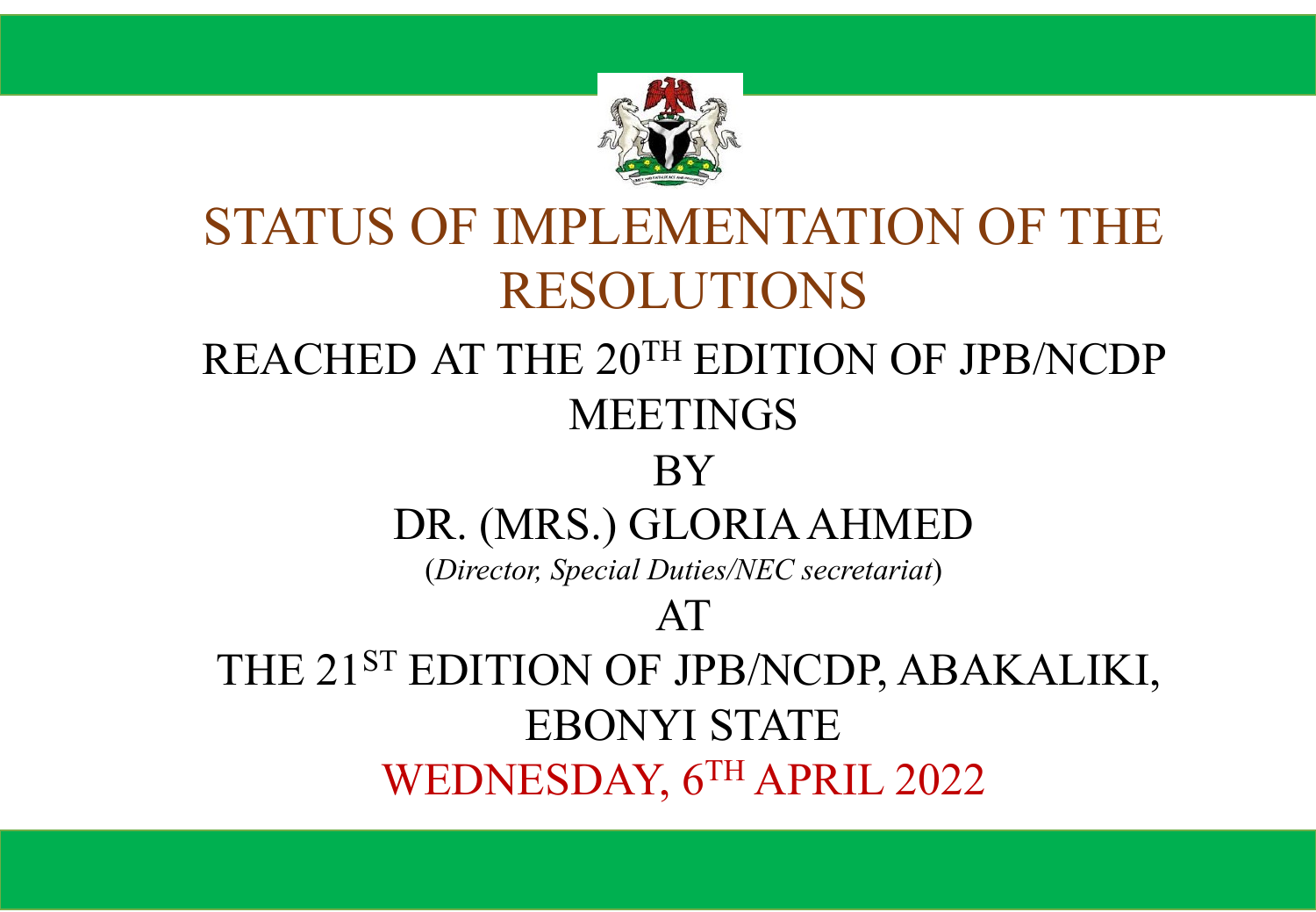# INTRODUCTION

The 20th edition of the Joint Planning Board (JPB) meeting organized by the Federal Ministry of Finance, Budget and National Planning (FMFBNP) in collaboration with the Borno State Government was held from the  $3^{rd} - 4^{th}$  of August, 2021 at the Multipurpose Hall, Government House, Maiduguri, Borno State. The theme of the meeting *"Managing the Nigerian Economy for Sustainable Development in a Challenging Environment*" was structured into Technical and Parallel Sessions, as well as, Side Events in order to ensure active participation of Stakeholders. The 2-day meeting was chaired by Mrs. Olusola Olayinka Idowu, the Permanent Secretary, Federal Ministry of Finance, Budget and National Planning (National Planning Arm).

The main objective of the meeting was for critical Stakeholders and delegates to deeply discuss on the best adoptable approaches towards the effective management of the nation's economy to foster equitable economic development across the States of the Federation.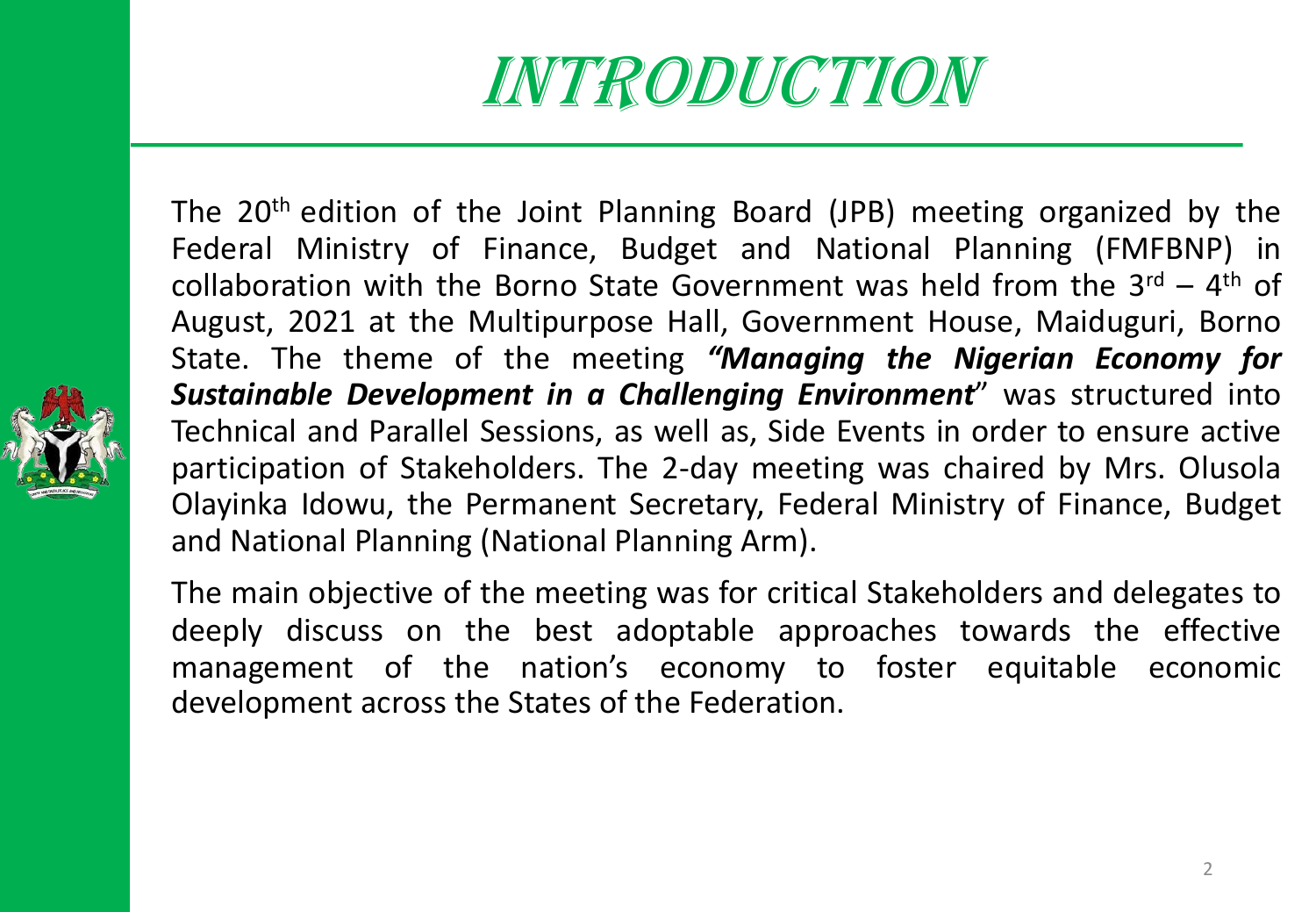#### **...introduction**

The JPB meeting was held as hybrid (physical and virtual). The participation at the meeting was impressive with 628 delegates participating (598 physically and 30 virtually) drawn from 21 States of the Federation and the FCT, namely: Adamawa, Anambra, Bauchi, Bayelsa, Benue, Borno, Delta, Enugu, Gombe, Kaduna, Kano, Katsina, Kebbi, Kogi, Nasarawa, Niger, Plateau, Sokoto, Taraba, Yobe and Zamfara were in attendance. Others in attendance included 13 State Commissioners, 21 State Permanent Secretaries, 44 Directors-General and Directors of Planning, Research & Statistics from the Federal and State Ministries, Departments and Agencies (MDAs), Representatives of Development Partners, Organized Private Sector, Academia, Civil Society Organizations and the Media.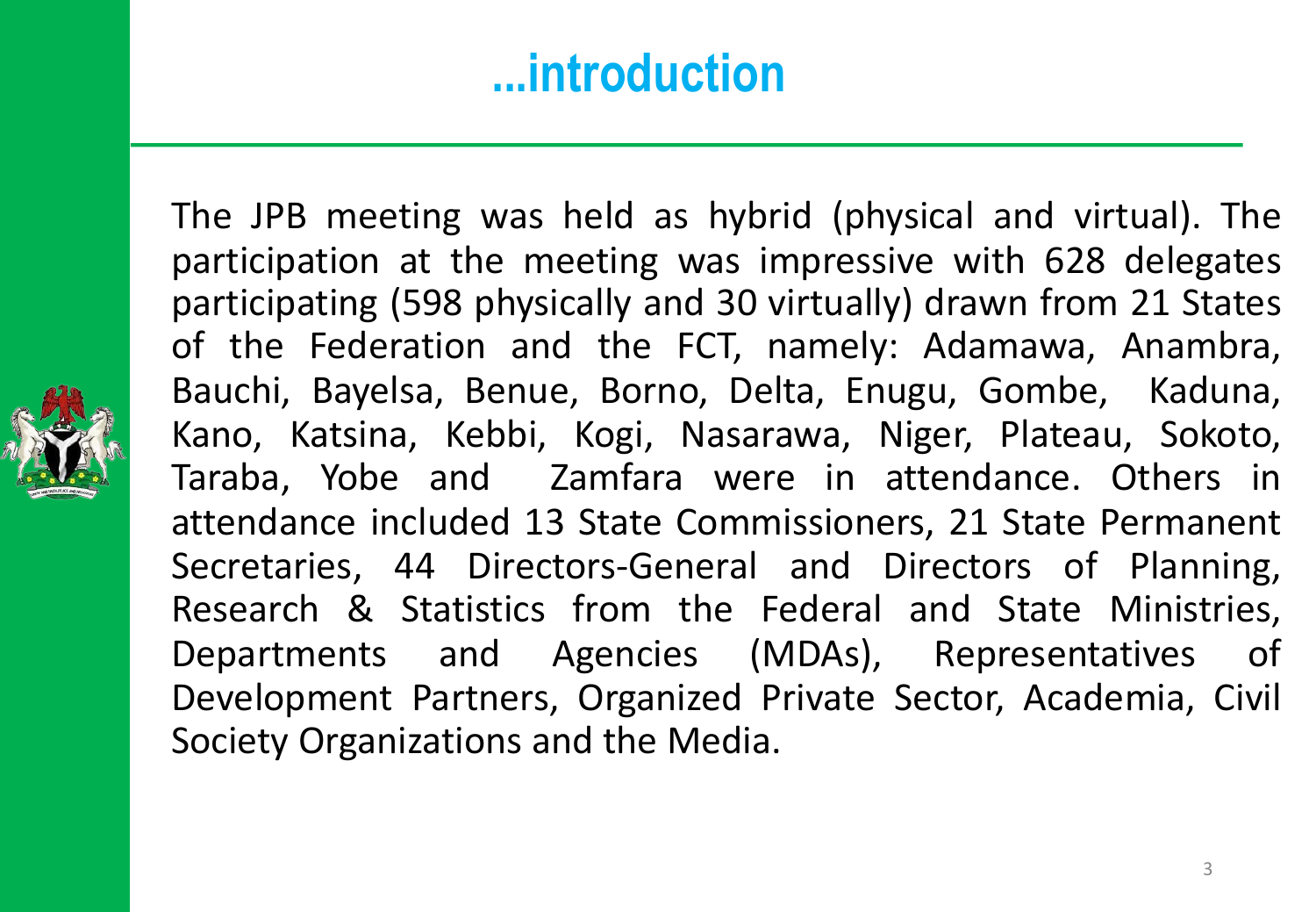# **...introduction**

• A total of twenty seven (27) key Resolutions were reached at the meeting and based on the need to track implementation of these Resolutions both at the National and Sub-Nationals, templates were disseminated to States to get feedback.



• The following Twenty Five (25) States submitted the templates as requested: Abia; Adamawa; Anambra; Bauchi; Benue; Borno; Delta; Ebonyi; Edo; Enugu; Gombe; Jigawa; Kebbi; Kogi; Kwara; Lagos; Nasarawa; Ogun; Ondo; Osun; Oyo; Plateau; Sokoto; Taraba; and Zamfara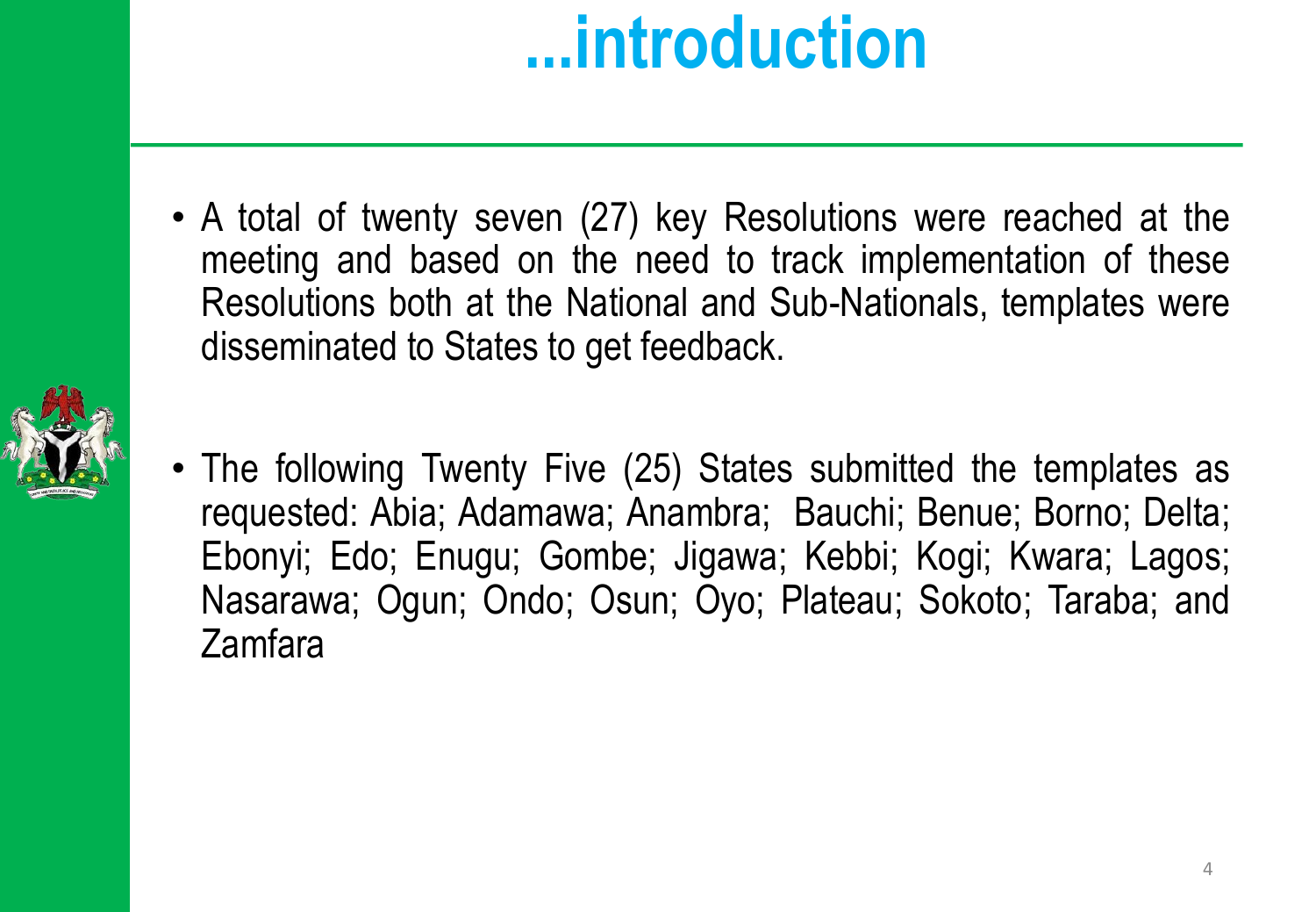• Below are the Resolutions and status of implementation:

| S/N            | <b>RESOLUTIONS</b>                                                                                                                                                                                                                                            | <b>STATUS OF IMPLEMENTATION</b>                                                                                                                      |
|----------------|---------------------------------------------------------------------------------------------------------------------------------------------------------------------------------------------------------------------------------------------------------------|------------------------------------------------------------------------------------------------------------------------------------------------------|
| $\mathbf 1$    | hindering economic<br><b>Factors</b><br>growth,<br>employment and support for businesses<br>should be addressed at all levels of<br>Government in order to achieve balanced<br>sustainable development<br>and<br><i>in</i><br>a a<br>challenging environment. | Available records from the 25<br>States indicates that they all<br>implemented<br>policies<br>that<br>aided ease of doing business &<br>job creation |
| $\overline{2}$ | States to objectively create and sustain growth   No information on this<br>poles as well as ascertain baselines of their<br>current GDP and development in order to track<br>progress.                                                                       |                                                                                                                                                      |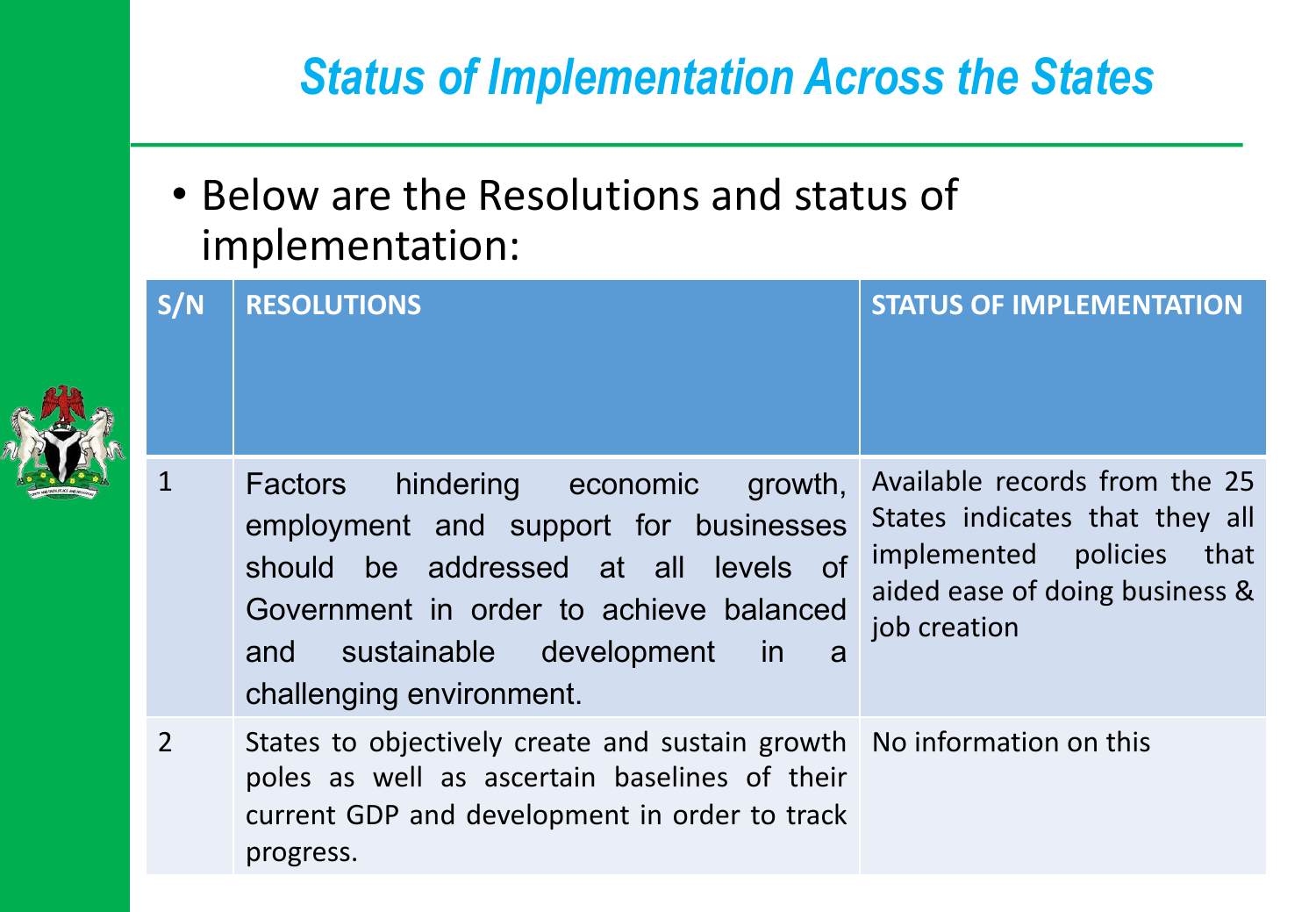| $\overline{3}$ | National and Sub-National Governments should   No data<br>create ecosystems based on the comparative<br>advantage of different economic corridors as a critical<br>part of our national strategy                                                                                                              |                                                                                                                                                                                                                       |
|----------------|---------------------------------------------------------------------------------------------------------------------------------------------------------------------------------------------------------------------------------------------------------------------------------------------------------------|-----------------------------------------------------------------------------------------------------------------------------------------------------------------------------------------------------------------------|
| $\overline{4}$ | The JPB Secretariat should be strengthened to<br>effectively track implementation of the key resolutions<br>of the annual JPB/NCDP meetings and circulate the<br>draft report to States for confirmation and validation<br>of submissions within a period of 2-4 weeks before<br>final report was<br>produced | Secretariat<br>has<br>been<br><b>The</b><br>repositioned to deliver on its<br>mandate. However, validation of<br>reports are usually stalled by<br>States' inability to submit the<br>tracking template in good time. |
| 5              | Humanitarian Programmes/Interventions should be Ongoing, both at the National<br>integrated into all aspects of governance for<br>effectiveness and sustainability                                                                                                                                            | and the 25 States                                                                                                                                                                                                     |
| 6              | Both National and Sub-National Governments<br>should engage the Youths in more productive<br>ventures and enlightenment programmes for<br>inclusiveness and reduce restiveness                                                                                                                                | Both the National and the 25<br>States are implementing this<br>Resolution already.                                                                                                                                   |

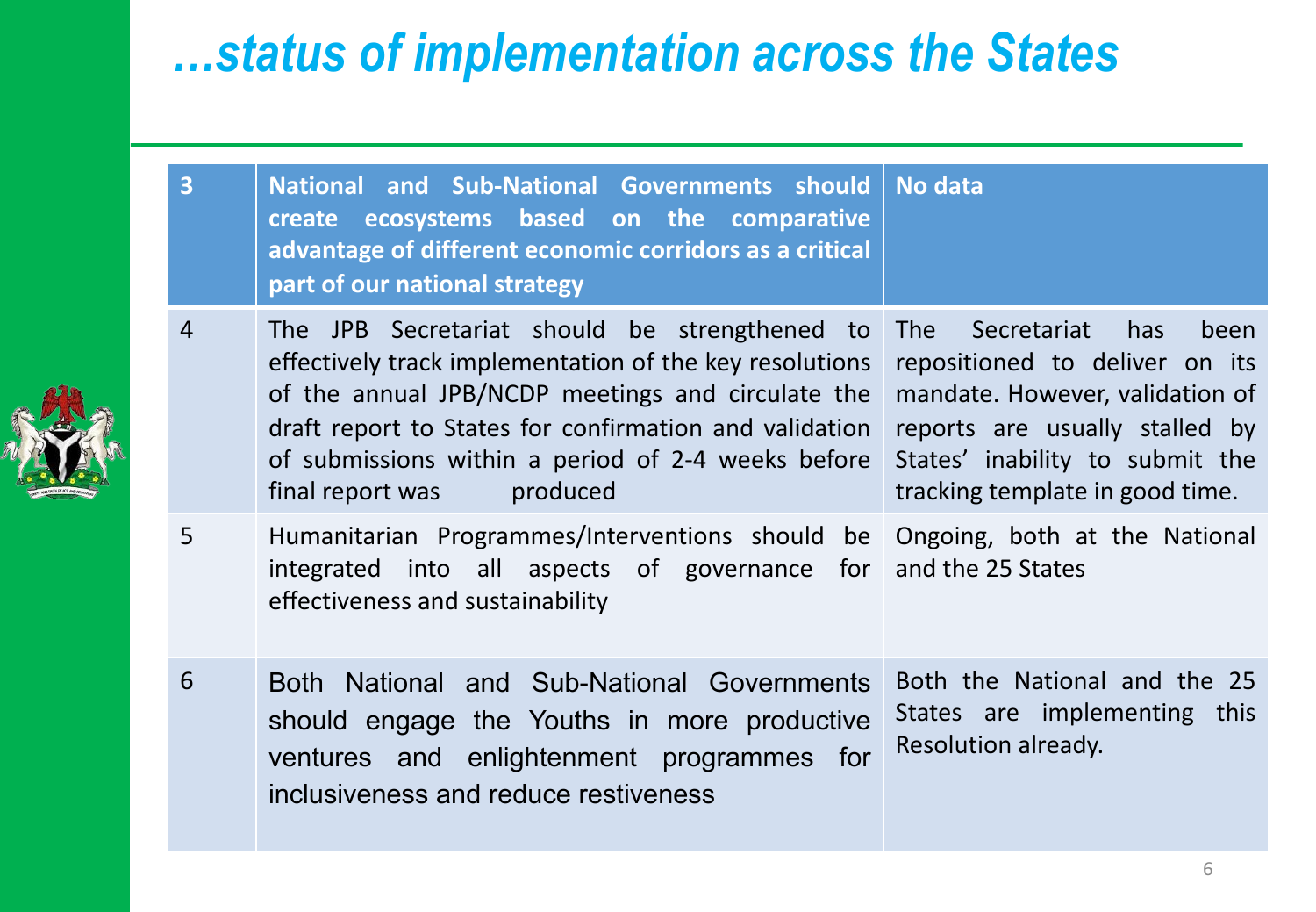| 7  | National and Sub-National Governments should facilitate a<br>centralized coordination of interventions through the use of<br>technology in order to ensure that every intervention<br>reached its destination                                                                                                          | <b>No data</b>                                                                                                                                                                                                                  |
|----|------------------------------------------------------------------------------------------------------------------------------------------------------------------------------------------------------------------------------------------------------------------------------------------------------------------------|---------------------------------------------------------------------------------------------------------------------------------------------------------------------------------------------------------------------------------|
| 8  | States to adopt a regional approach in addressing issues<br>around humanitarian crisis such as Almajiri practices, as well<br>as, security challenges                                                                                                                                                                  | No action, based on available submissions                                                                                                                                                                                       |
| 9  | The Federal Government to develop a strong and well<br>equipped Military and Paramilitary Forces, as well as,<br>establish Armed Forest and Border Guards equipped with<br>modern surveillance devices to address the security<br>challenges been experienced in the country                                           | Available records indicate that the Military<br>equipped with<br>relevant<br>been<br>has<br>apparatus and the various borders are well<br>protected                                                                             |
| 10 | Government at all levels should promote Micro-Small and<br>Medium Enterprises (MSMEs), implementation of Disability<br>Act, infrastructural development with focus on rural<br>development, inclusive healthcare and education, access to<br>resources to solve the lingering humanitarian issues in<br><b>Nigeria</b> | This is being implemented across the<br>following States: Abia; Adamawa; Bauchi;<br>Benue; Borno; Delta; Ebonyi; Edo; Kebbi;<br>Lagos; Ogun; Jigawa; Plateau; Ondo; Osun;<br>Sokoto; and Zamfara, including at the<br>National. |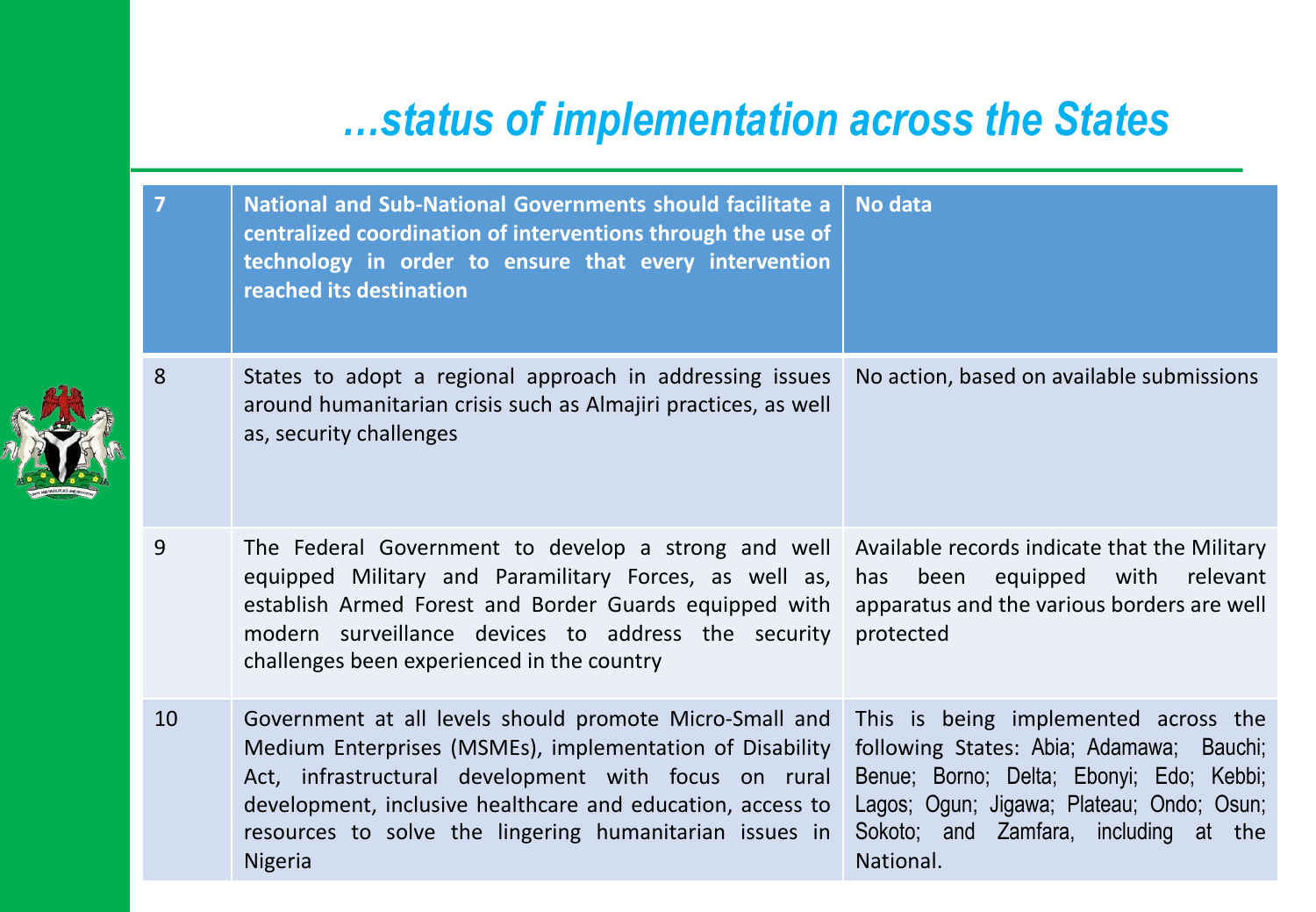| 11 | As a core goal of the MTNDP 2021-2025,<br>should adopt the principle of<br><b>States</b><br>openness in plan<br>and<br><b>inclusiveness</b><br>formulation and implementation that will<br>provide lasting solutions to humanitarian<br>crises in Nigeria | Submissions from the<br>25 States<br>indicate that their 2022 Budgets &<br>other Plans/Policies were derived<br>from the MTNP 2021-2025 and they<br>aimed<br>addressing<br>were<br>at<br>humanitarian issues. |
|----|-----------------------------------------------------------------------------------------------------------------------------------------------------------------------------------------------------------------------------------------------------------|---------------------------------------------------------------------------------------------------------------------------------------------------------------------------------------------------------------|
| 12 | The CBN should continue to maintain stable<br>foreign exchange rate, lower interest rate and<br>encourage Commercial Banks to make funds<br>available to the MSMEs for increased economic<br>activities                                                   | Ongoing                                                                                                                                                                                                       |
| 13 | Government at all levels should upgrade their<br>health infrastructure especially at the primary<br>healthcare level to support local manufacture<br>of critical drugs/vaccines in order to cater for<br>health needs of the populace                     | Healthcare<br>Primary<br>facilities<br>were<br>upgraded across the States, but no<br>data on drugs/vaccines manufacturing.                                                                                    |
| 14 | States should strengthen their Result-Based<br>M&E<br>Systems as well as<br>Management<br>Information<br>Systems (MIS)<br>to<br>promote<br>accountability, transparency for<br>enhance<br>delivery of projects & programmes                               | Ongoing across the States and the<br>Federal                                                                                                                                                                  |

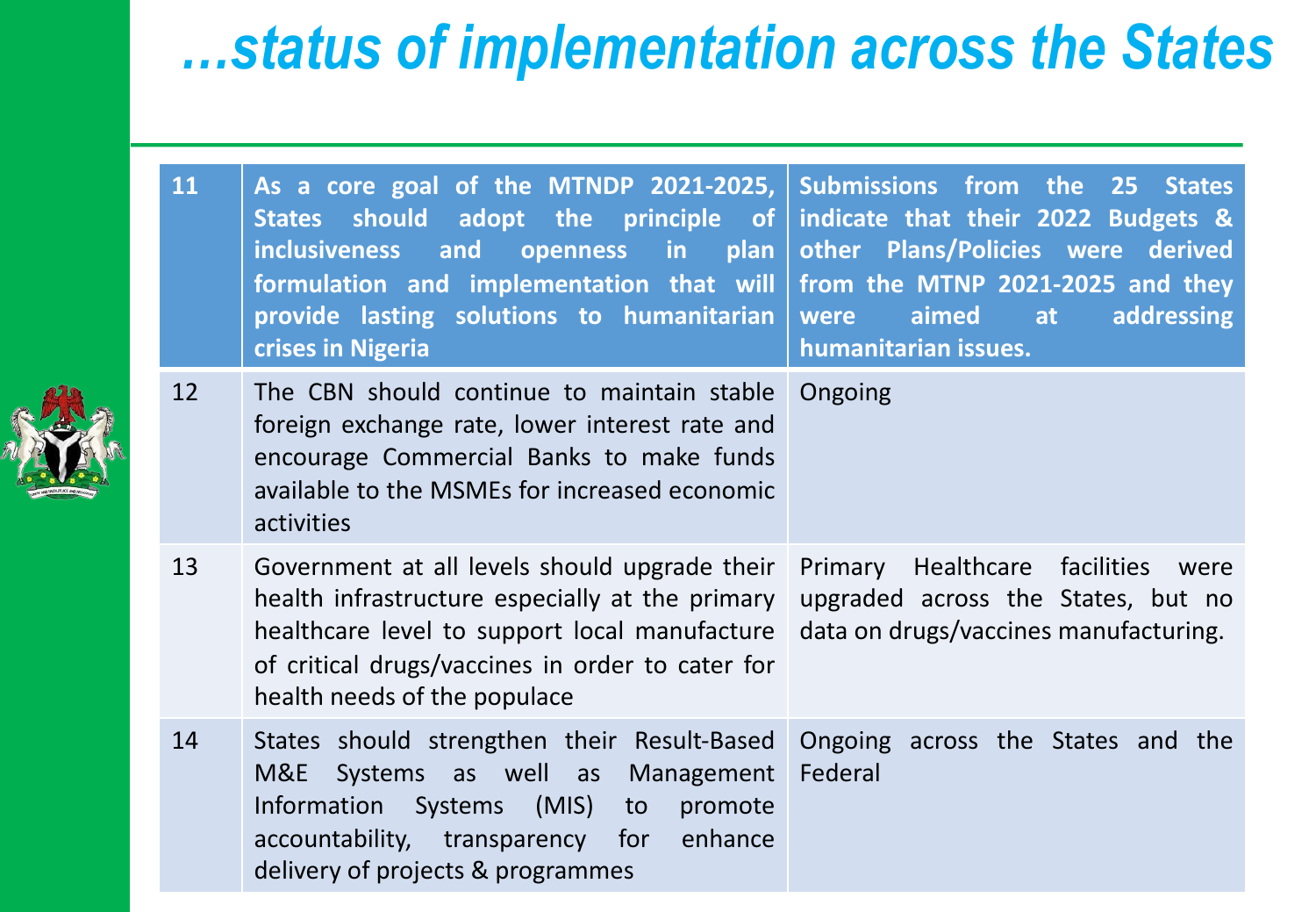| 15 | States should reach out and collaborate<br>with the National Bureau of Statistics (NBS)<br>to build their capacities to generate reliable<br>and efficient data for planning purposes                  | No information on this, from<br>24 States, except Lagos State.                                                                                                                                                                                                                                                                                                 |
|----|--------------------------------------------------------------------------------------------------------------------------------------------------------------------------------------------------------|----------------------------------------------------------------------------------------------------------------------------------------------------------------------------------------------------------------------------------------------------------------------------------------------------------------------------------------------------------------|
| 16 | Federal and State Governments should fully<br>integrate Food Security and Nutrition in their<br>programmes and ensure that households<br>have access to social protection programmes                   | Ongoing in the 25 States, with<br>due credit to the PS, BNP (Who<br>driving the<br>is<br>process<br>tenaciously)                                                                                                                                                                                                                                               |
| 17 | Government at all levels should encourage<br>high yield crop species<br>research into<br>with short gestation periods resilient<br>and<br>consistent with climate change impacts                       | Zamfara,<br>Gombe,<br>Ebonyi,<br>Jigawa; Lagos and Ogun have<br>incorporated this in<br>their<br>States' and the state of the state of the state of the state of the state of the state of the state of the state of the state of the state of the state of the state of the state of the state of the state of the state of th<br>agricultural<br>development |
| 18 | National and Sub-National Governments<br>should encourage the use of mechanized<br>farming methods by<br>providing<br>the<br>required resources and creating<br>enabling environment for food security | Available submissions indicate<br>that its ongoing in the 25 States                                                                                                                                                                                                                                                                                            |

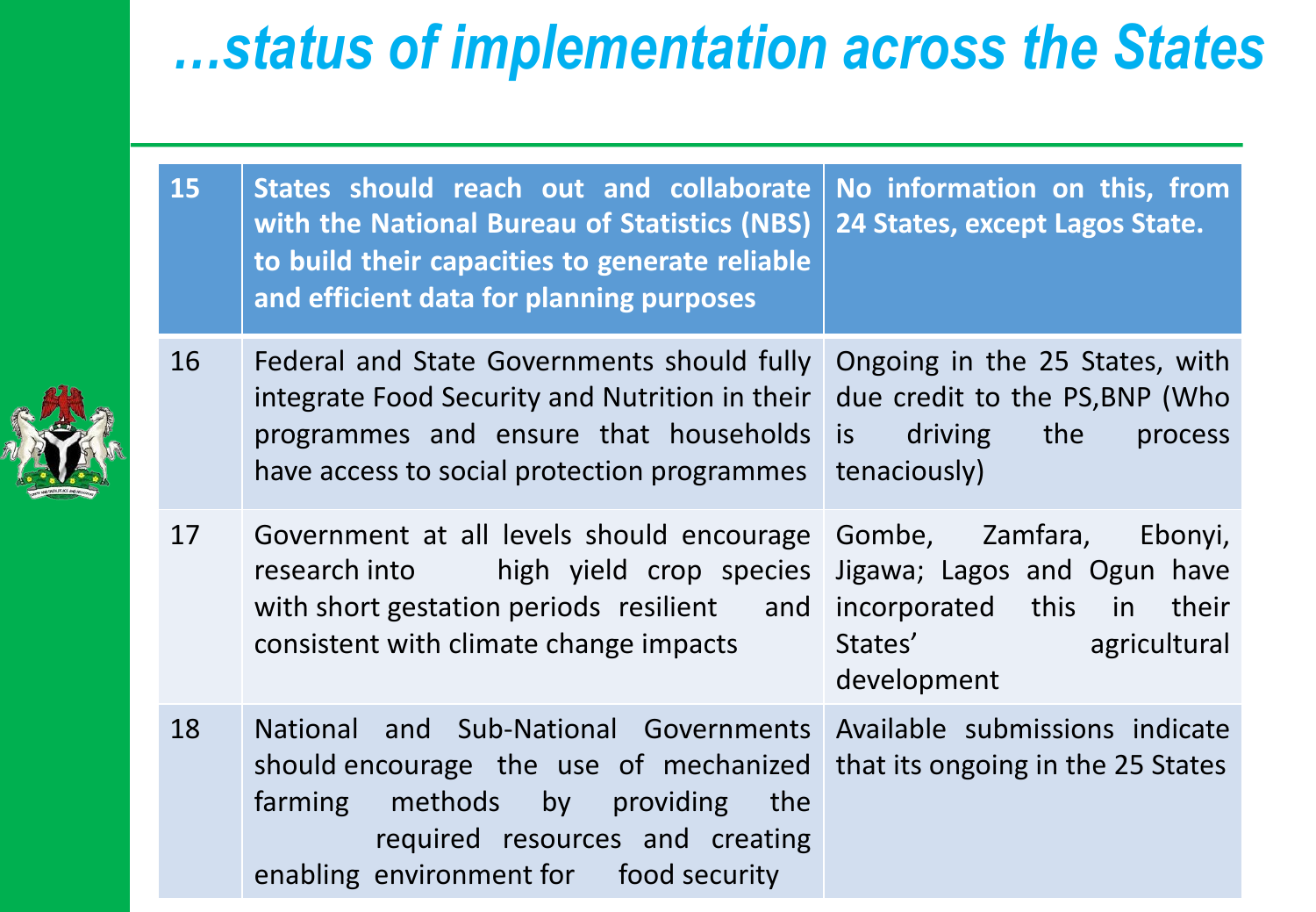|  | 19 | States should ensure that at least 10 per cent of their<br>annual budgets were dedicated to<br><b>Agricultural development in line</b><br>with the<br><b>Malabo/Maputo Declaration in order to accelerate</b><br>national development and food security                                                                                                                                        | Not implemented in the 25<br><b>States, based on available</b><br>information. |
|--|----|------------------------------------------------------------------------------------------------------------------------------------------------------------------------------------------------------------------------------------------------------------------------------------------------------------------------------------------------------------------------------------------------|--------------------------------------------------------------------------------|
|  | 20 | National and Sub-National Governments should make<br>Agriculture more attractive to all Nigerians<br>Youths through the provision of<br>especially the same of the set of the set of the set of the set of the set of the set of the set of the set of the set of the set of the set of the set of the set of the set of the set of the set of the set of the set of t<br>necessary incentives | Ongoing across the States and<br>the National                                  |
|  | 21 | National and Sub-National Governments should ensure<br>farming inputs were channel to the targeted<br>that<br>beneficiaries                                                                                                                                                                                                                                                                    | Ongoing                                                                        |
|  | 22 | <b>National</b><br>Sub-National Governments<br>should<br>and<br>encourage enrolment into Polytechnics, Monotechnics<br>and Technical Schools in order to produce highly skilled<br>and competent manpower required by the public and<br>private sector and for self employment                                                                                                                 | Gombe State is implementing<br>this.                                           |

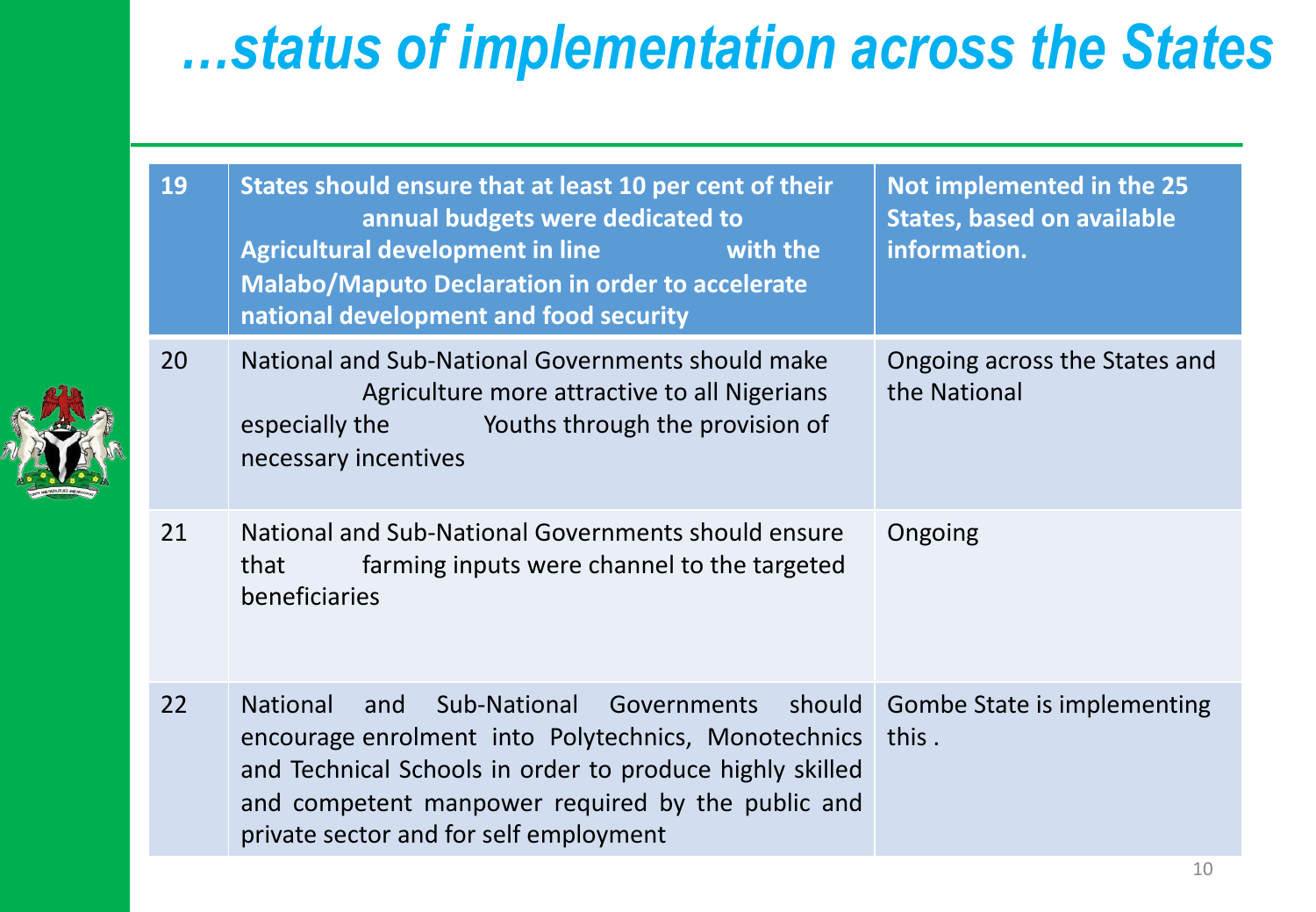| 23 | States and Federal Governments should   No data on this<br>focus on developing production and<br>distribution chains for the goods<br>already being produced by the<br><b>IDPs</b><br>their<br><b>sustain sustain</b><br>to<br>empowerment and be self-<br>sufficient when they return to their host<br>communities |                     |
|----|---------------------------------------------------------------------------------------------------------------------------------------------------------------------------------------------------------------------------------------------------------------------------------------------------------------------|---------------------|
| 24 | National and Sub-national Governments No submissions from the 25<br>should ensure that effective<br>communication mechanism with the IDPs<br>were put in place to ensure common<br>understanding                                                                                                                    | States.             |
| 25 | Federal Government should facilitate the Available data indicate that<br>security of The Critical roads linking security<br>Borno State to Chad, Cameroun and Niger around the road has improved<br>Republic to enhance commercial activities                                                                       | patrol/surveillance |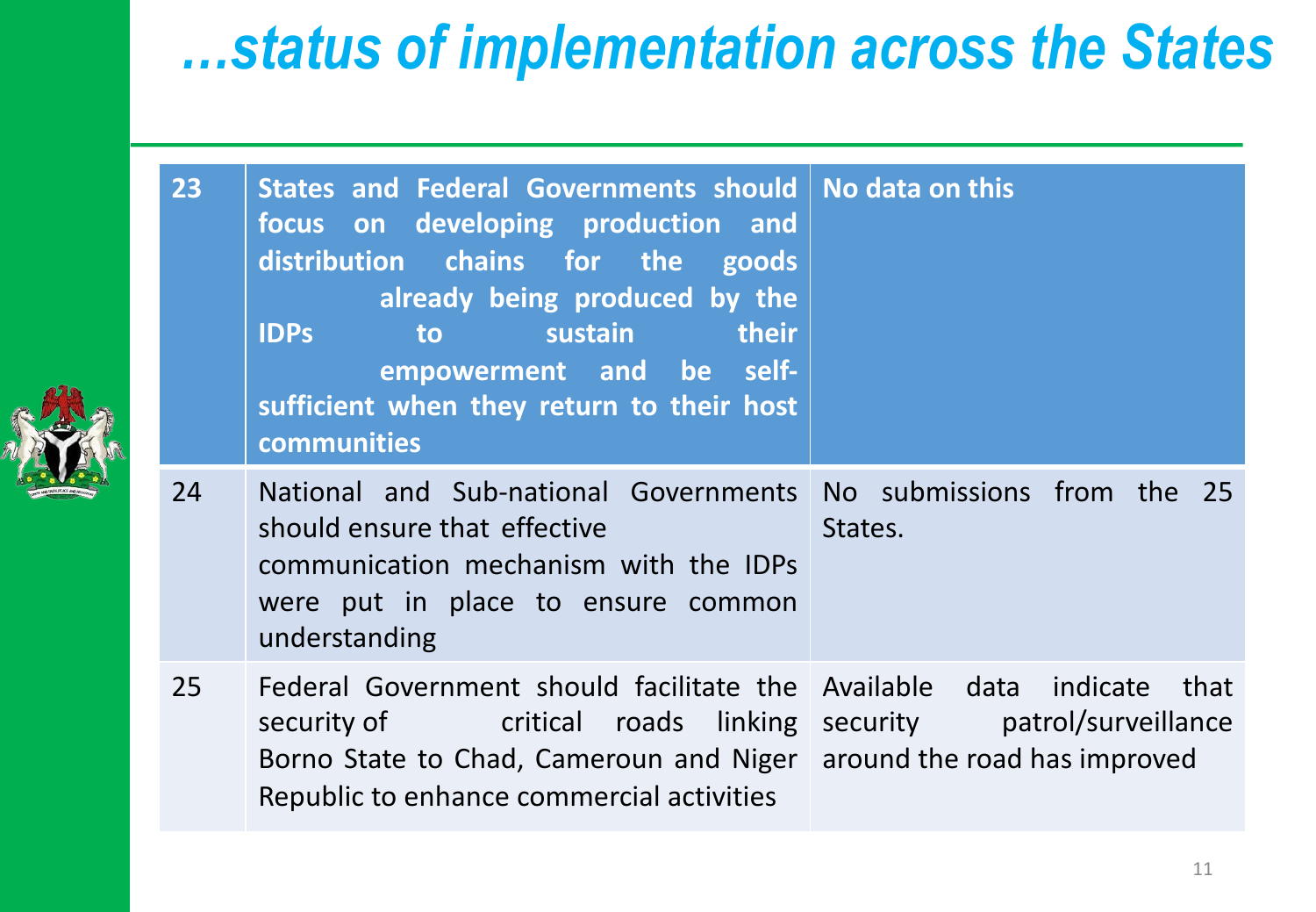**26 Government and NGOs should invest on core This is being done households' activities that generate income; such as farming, animal husbandry, fishing and handicraft as a livelihood alternative; and by most States, but not in collaboration with the NGOs.**



27 States and Local Governments should adhere Ongoing across the to the National Governance Framework of States health-led development policy in order to achieve the potential positive benefits of functional and effective health systems.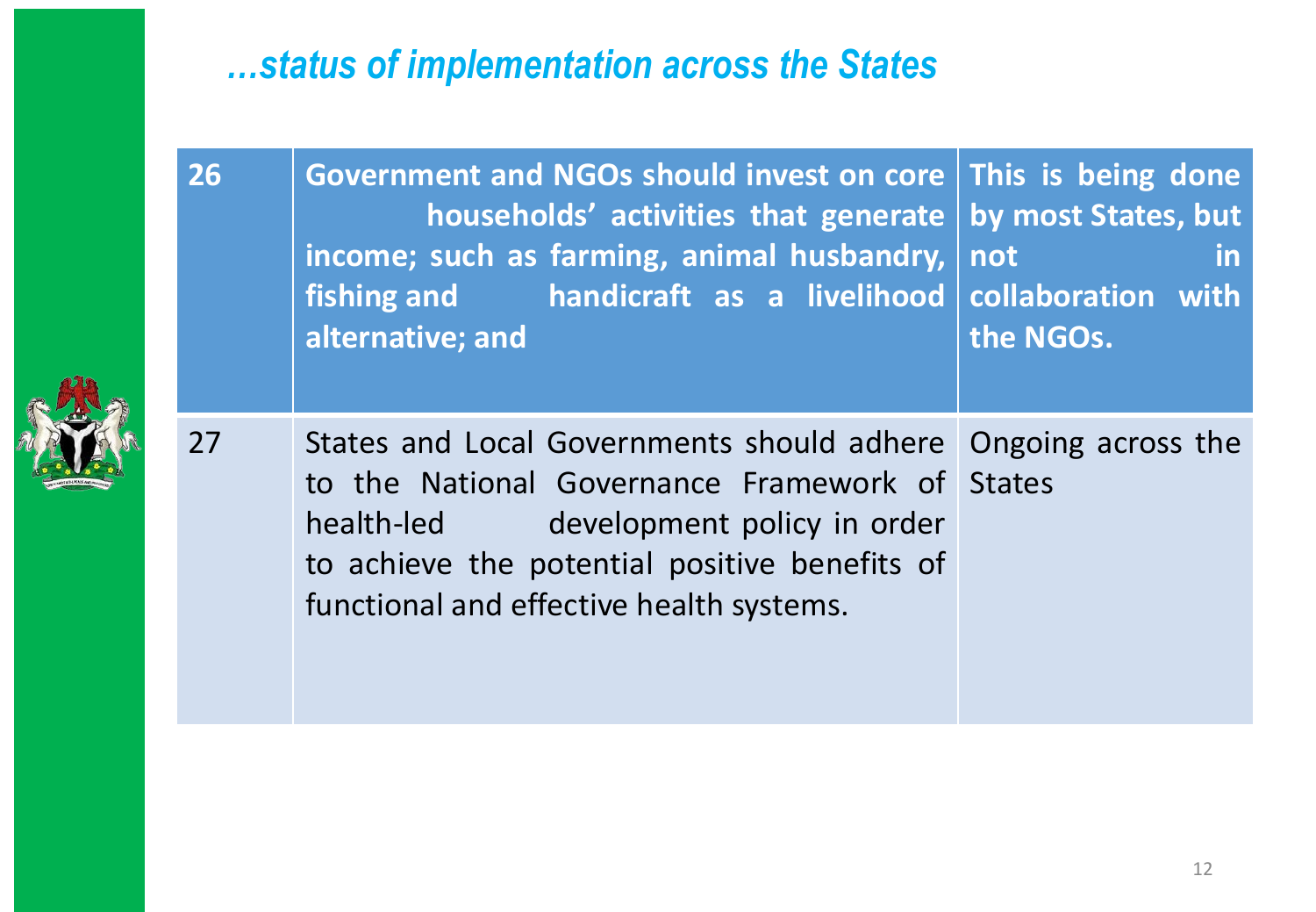It is pertinent to note that the above status of implementation were curled from submissions of the Twenty Five States. There were no submissions from the following States: Akwa Ibom, Bayelsa, Cross River, Ekiti, Imo, Kaduna, Kano, Katsina, Niger, Rivers and Yobe.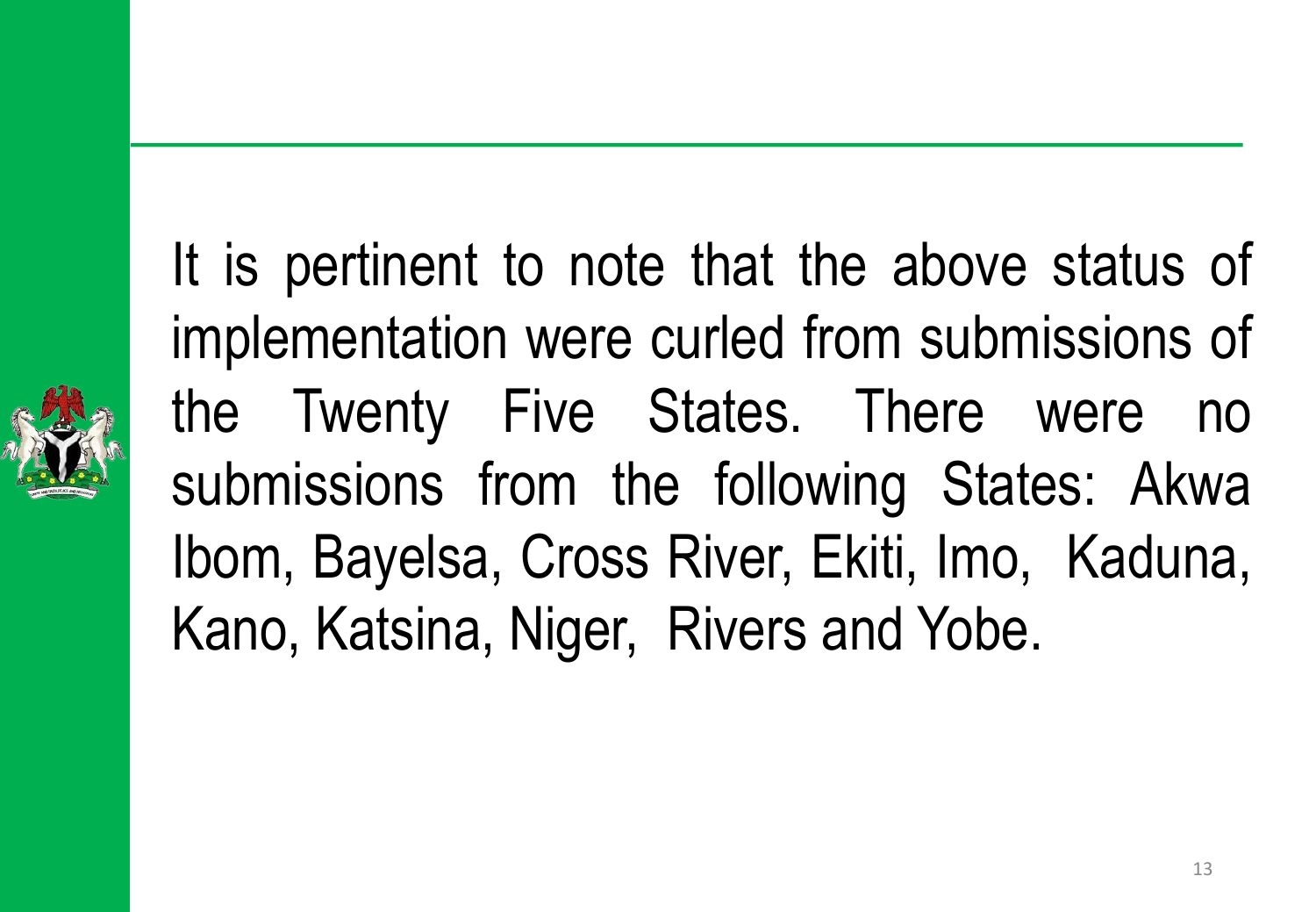# **Conclusion**

Arising from the Reports of the 25 States, it was observed with high level of commendation that all the 25 States have formulated policies that will ensure proper *Management of their Economies for Sustainable Development.*



Although the States submitted their templates after the deadline, while some States did not return the templates. I want to appeal to States to always respond to the Secretariat promptly, whenever the need arises.